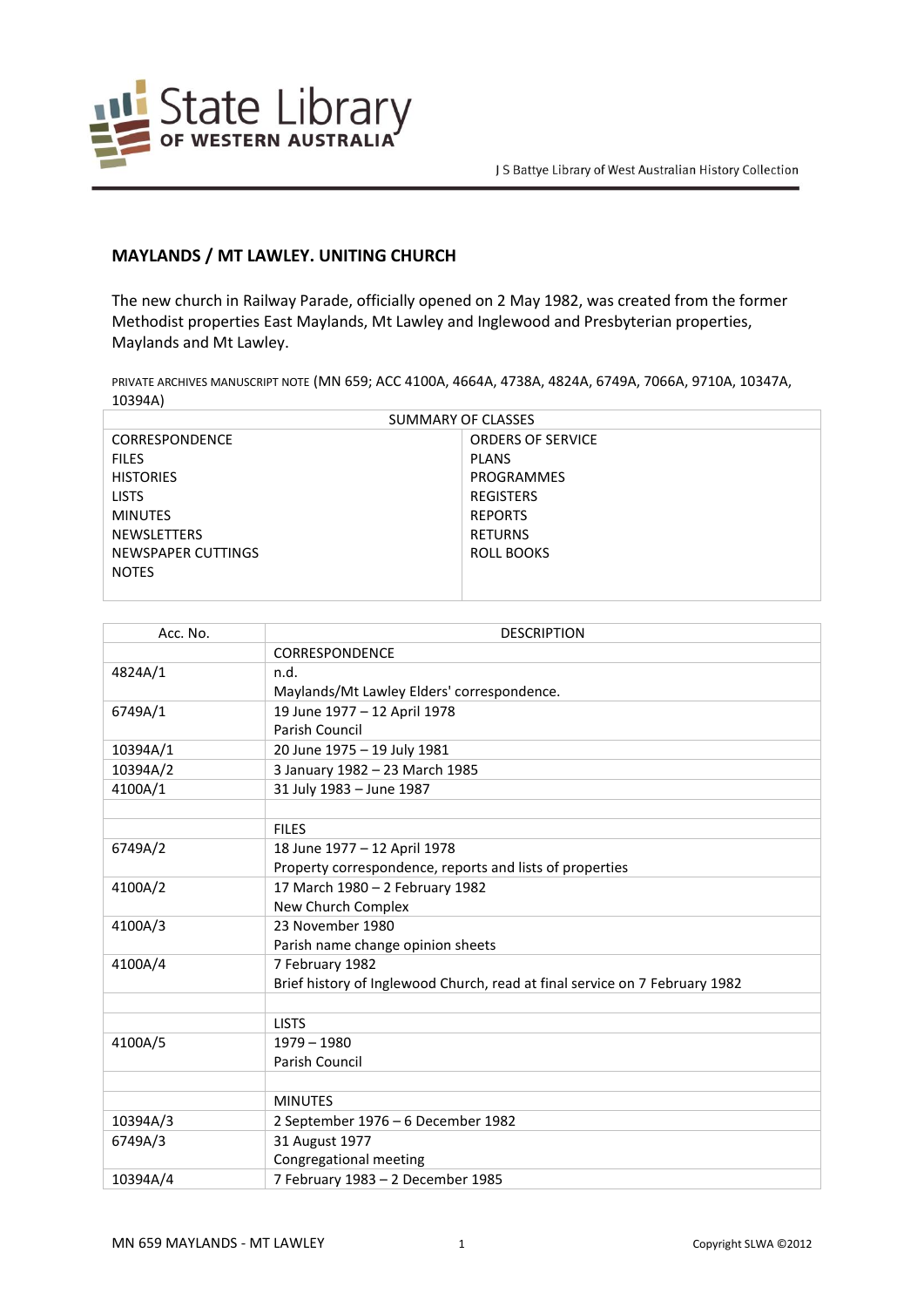

J S Battye Library of West Australian History Collection

| Acc. No.                  | <b>DESCRIPTION</b>                                                                   |
|---------------------------|--------------------------------------------------------------------------------------|
|                           | Parish Council                                                                       |
|                           |                                                                                      |
|                           | <b>NEWSLETTERS</b>                                                                   |
| 4100A/6                   | August 1984                                                                          |
|                           | Trinity Parish Perth "Trinity Tidings"                                               |
|                           |                                                                                      |
|                           | NEWSPAPER CUTTINGS                                                                   |
| 4100A/7                   | <b>July 1981</b>                                                                     |
|                           | Community Day Care Centre, from "West Australian"                                    |
|                           |                                                                                      |
|                           | <b>NOTES</b>                                                                         |
| 4738A/1-2, 5, 7-8         | Unassigned                                                                           |
|                           |                                                                                      |
| 4738A/3                   | 16 August 1981                                                                       |
|                           | <b>Foundation Stone Laying Service</b>                                               |
| 4738A/4                   | 2 May 1982                                                                           |
|                           | "Narration of Steps" prepared and presented by Mr Gordon Spearwood.                  |
| 4738A/6                   | 12 May 1980                                                                          |
|                           | Specification notes for Maylands - Mt Lawley Uniting Church Complex.                 |
|                           |                                                                                      |
|                           | <b>ORDERS OF SERVICE</b>                                                             |
| 4100A/8                   | n.d.                                                                                 |
|                           | Communion Service in the Churches of Christ                                          |
| 4100A/9                   | 24 May 1981                                                                          |
|                           | Final Service, St Giles, Mt Lawley                                                   |
|                           | Brief History on back of leaflet                                                     |
| 4100A/10                  | 9 March 1986                                                                         |
|                           | Induction of Rev Anthonel Jerrit Reinier van Doorn                                   |
|                           | <b>PLANS</b>                                                                         |
| 4100A/11                  | 19 May 1980                                                                          |
|                           | Maylands/Mt Lawley Church                                                            |
|                           |                                                                                      |
|                           | PROGRAMMES                                                                           |
| 4100A/12                  | 11 December 1982                                                                     |
|                           | "My How They've Changed!" A play in 4 Acts presented at the Parish Centre            |
|                           |                                                                                      |
|                           | <b>REGISTERS</b>                                                                     |
| 9710A/1 RESTRICTED        | 4 January 1964 - 26 March 1977                                                       |
| <b>MARRIAGE REGISTERS</b> | Marriage Register. Presbyterian Church                                               |
|                           | 30 July 1977 - 27 July 1985                                                          |
|                           | Marriage Register. Uniting Church                                                    |
|                           |                                                                                      |
|                           | <b>REPORTS</b>                                                                       |
| 4664A/1                   | 1975 - 1988                                                                          |
|                           | <b>Reports Annual</b>                                                                |
|                           | (includes constitution of United Parish and Petition of Presbyterian Kirk Session to |
|                           | Presbyterian Property Commission)                                                    |
| 6749A/4                   | 30 July 1977 - 1978                                                                  |
|                           | WA Council of Churches, July 30 1977                                                 |
|                           | Aboriginal Evangelical Fellowship, 23 August 1977                                    |
|                           | Data, Aboriginal Evangelical Fellowship 12 Oct 1977                                  |
|                           | Budget, 1978                                                                         |